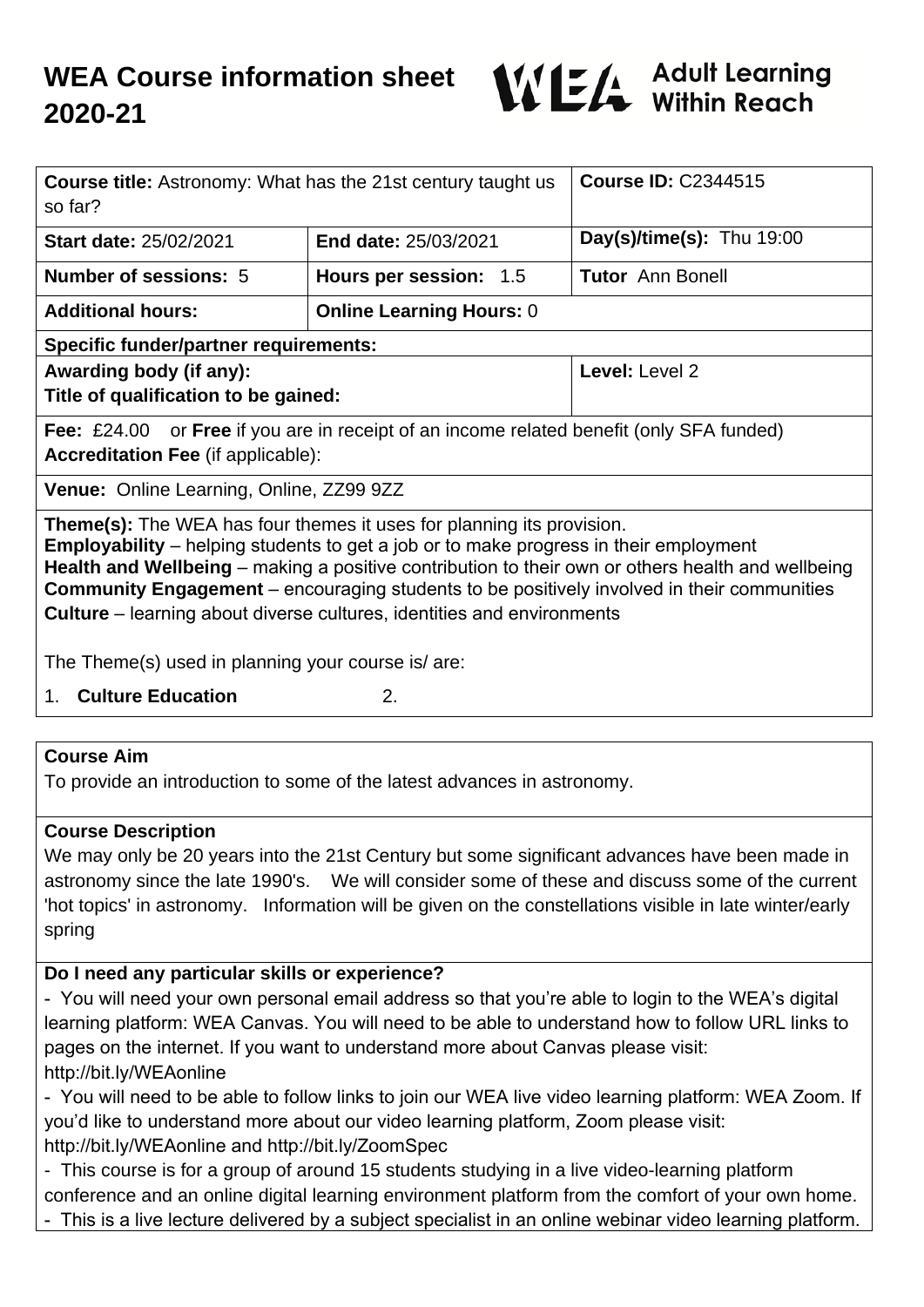You will need to be able to access the internet on a device with speakers or earphones. There will be opportunities to take part in discussions and chats. If you'd like to know how to use Zoom please visit: http://bit.ly/ZoomSpec

- No skills or experience needed
- This course is suitable for beginners and improvers

#### **What will I achieve?**

#### **By the end of the course I will be able to:**

- 1. State TWO important advances made in astronomy over the last approx. twenty years.
- 2. Explain what is meant by multi-messenger astronomy
- 3. Produce a short article on a topic to be agreed with the tutor. This will be published on Canvas.

# **What teaching methods will be used and will there be work outside of the class?**

- The WEA's digital learning platform, Canvas will be used to provide resources or to support lessons, enable assessment, provide learner feedback and for other activities for individuals away from the course. If you want to understand more about our digital learning platform please visit: http://bit.ly/WEAonline

- Most of your learning will take place in your class, but one or two sessions will be online using WEA's digital learning platform, Canvas, working by yourself or engaging with other students. If you want to understand more about our digital learning platform please visit: http://bit.ly/WEAonline

- The WEA tutor will use a range of different teaching and learning methods and encourage you and the group to be actively involved in your learning
- You may be asked to undertake additional work in your own time to support your learning

## **What kind of feedback can I expect from the tutor?**

- You will be able to keep a record of your progress and achievement using photos, audio, text or documents uploaded into the WEA's digital learning platform, WEA Canvas.

- You will have opportunities to discuss your progress with your tutor
- You will be encouraged to share your work with the group and discuss your learning

## **What else do I need to know? Is there anything I need to bring?**

- What you need: You will need an internet connection, speakers, a microphone and a webcam so that you can use our video learning platform, Zoom. If you'd like to understand more Zoom please visit: http://bit.ly/ZoomSpec

- You will also need access to the internet outside of your sessions. You could do this using a smart phone, tablet, laptop or a desktop computer (at home or through a library etc.).

- You will need a personal email address to join the WEA's digital learning platform, Canvas so that you can receive resources, record your progress and achievement and to work with others and share ideas. If you want to understand more about our digital learning platform please visit: http://bit.ly/WEAonline

- It would be helpful if you had access to the internet (Mobile phone, tablet or computer at home or through a library etc.)